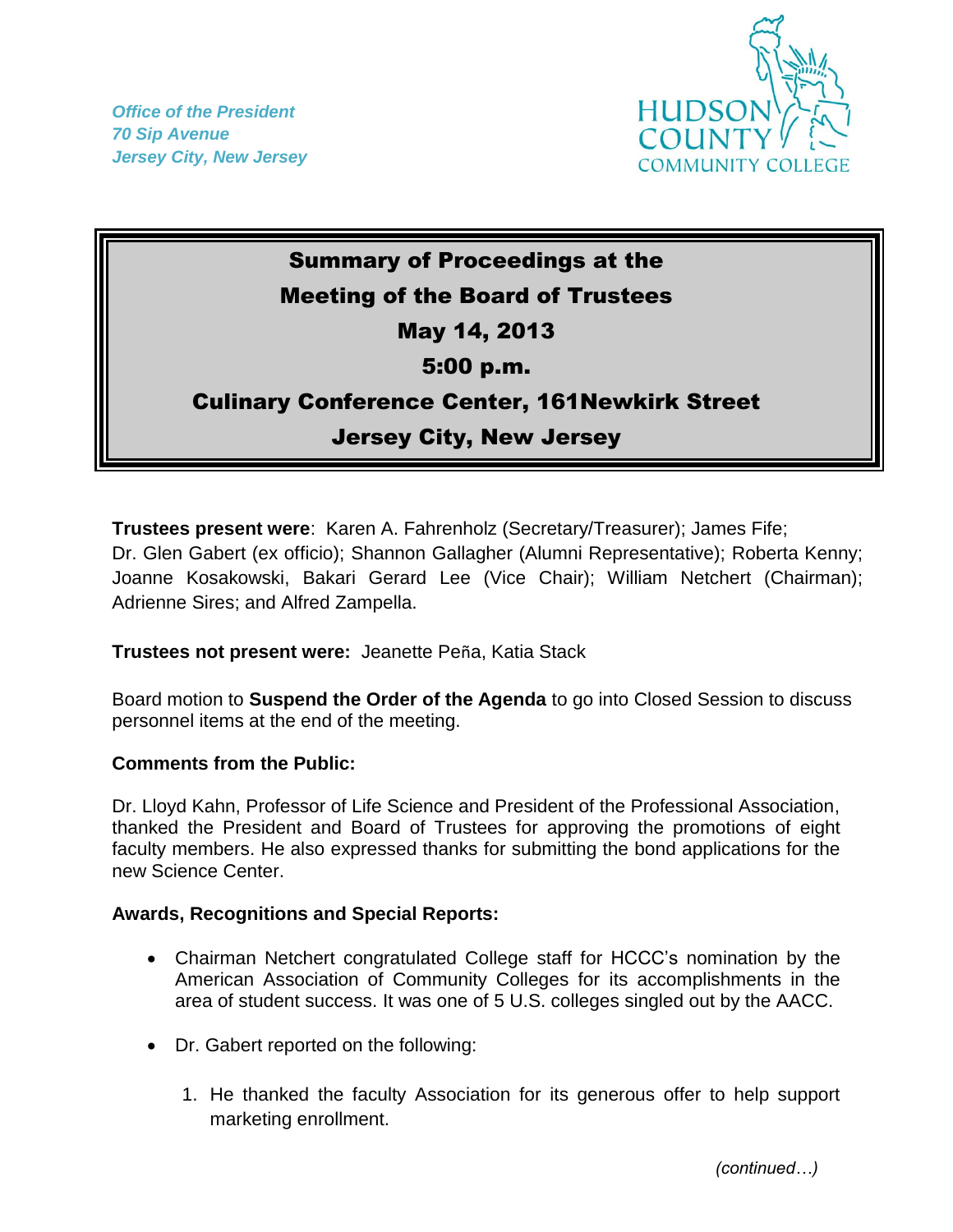- 2. He reminded trustees that the N.J. Ethic Disclosure Statements had to be completed on-line by May 31<sup>st</sup>.
- 3. He also went over the details regarding graduation. Commencement is scheduled for Thursday, May 23<sup>rd</sup>, 6:00 pm at New Jersey Performing Arts Center (NJPAC). 800 students are expected to graduate. The commencement speaker will be J. Noah Brown, President and Chief Executive Officer, Association of Community College Trustees. The Heritage Award will be presented to Kenneth Lindenfelser, Sr., former Mayor of Kearny and Chair of the West Hudson Scholarship Committee. The benediction will be given by Major Charles Kelly of the Salvation Army. A reception after Commencement will be held at President Gabert's home.
- 4. He also reported that very preliminary enrollment numbers for the Fall 2013 are not encouraging.
- 5. Dr. Gabert also thanked the Freeholders for approving the operating and capital budgets for FY2014. He also thanked them for a special \$125,000 appropriation for the Hudson County Government (Freeholder) Scholarship.

The trustees **approved the minutes** of the Regular Meeting of April 9, 2013.

The following actions were taken concerning **fiscal, administrative, lease and capital recommendations** brought forward by the Administration and endorsed by the Finance Committee:

- The purchase of paint supplies and repair parts was awarded to Tsigonia Paint Sales of Jersey City, New Jersey at a total cost not to exceed \$33,099.85.
- The purchase of instructional technology to equip the conversion of the Ceramics Lab to a Computer Lab at North Hudson Higher Education Center was awarded to Johnston Communications of Kearny, New Jersey, at a cost not to exceed \$15,413.80.
- The purchase of Cisco Network Switches to equip the conversion of the Ceramics Lab to a Computer Lab at N414, North Hudson Higher Education Center was awarded to CDWG of Chicago, Illinois, at a cost not to exceed \$20,957.64.
- The purchase of five (5) culinary mixers was awarded to the Culinary Depot of Lakewood, New Jersey, at a total cost of \$ 9,555.85.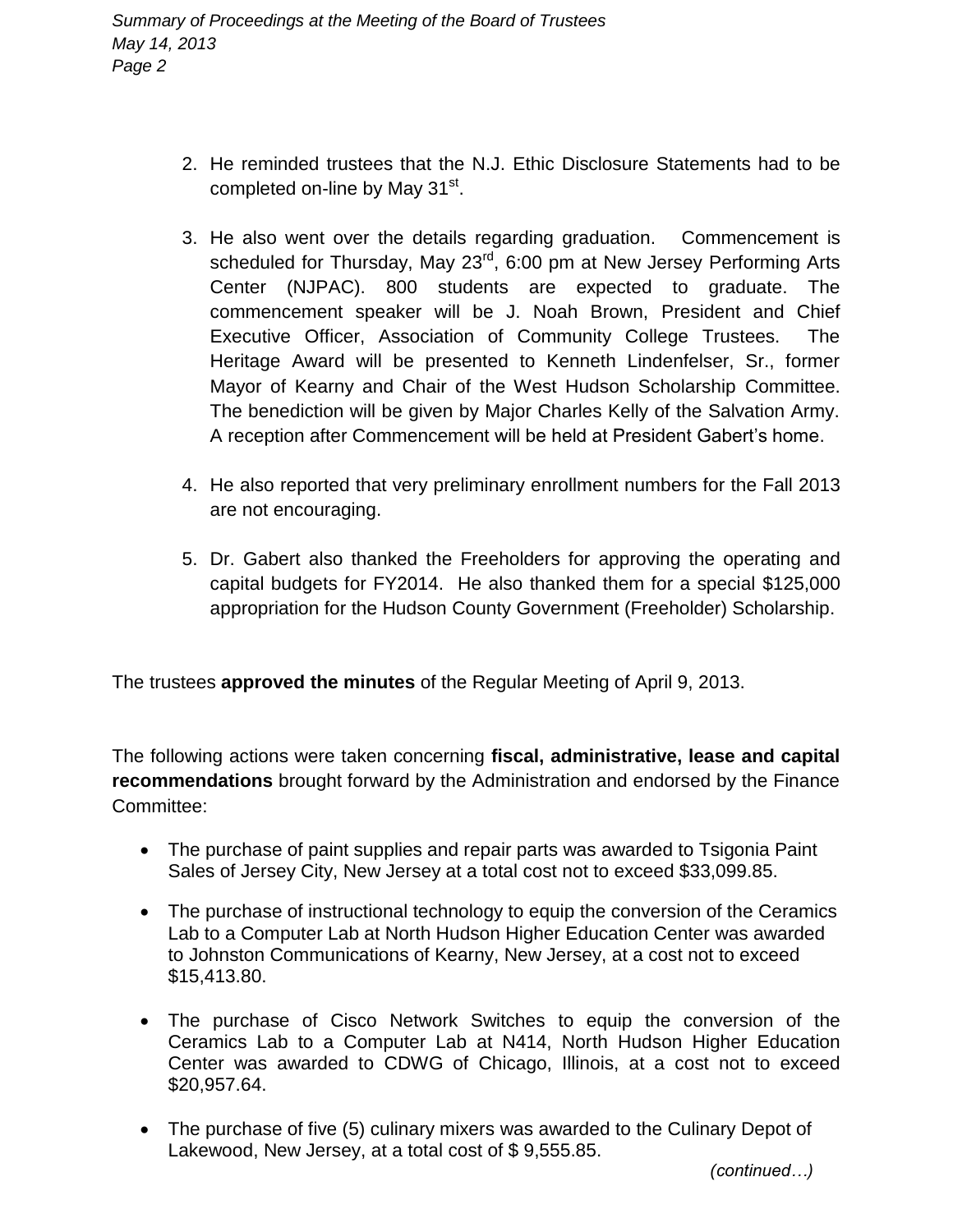- The contract renewal with Delta Dental for one (1) year period commencing July 1, 2013 through June 30, 2014 was approved.
- The contract renewal with Allied Account Systems of Bellmore, PA for the collection of student delinquent accounts was approved.
- The purchase of three (3) MacBook and four (4) Apple TV's with accompanying Pro Plans was awarded to Apple Inc. of Austin, Texas, at a total cost of \$7,136.00.
- The purchase of ninety (90) Apple iPad covers was awarded to Apple Inc. of Austin, Texas, at a total cost of \$4,410.00.
- The purchase of instructional supplies for the science and life labs was awarded to Ward's Natural Science of Rochester, New York at a cost of \$17,553.55.
- The purchase of a service and maintenance agreement for the ITS Department was awarded to Apple Inc. of Austin, Texas, at a total cost of \$ 4,796.00.
- The purchase of 17,273 Accuplacer exams for the HCCC Testing Department was awarded to The College Board of New York, New York, at a total cost of \$30,300.00.
- The award of media services for Billboard Advertisements for FY 14 was awarded to CBS Outdoor, Inc. of Fairfield, New Jersey at a total cost of \$73,463.00.
- The award to provide security consulting services was awarded to Transystems of Paramus, New Jersey at a total cost not to exceed \$27,588.00

The following actions were taken regarding **personnel recommendations** brought forward by the Administration and endorsed by the Personnel Committee:

- The resignation of a Coordinator, Non-Credit Programs was approved.
- Staff were appointed to the following full-time job titles: Instructor of Environmental Science; Humanities and Social Science (HSS) Site Coordinator; Executive Director, Non-Credit Programs
- The reappointment of certain non-tenured full-time faculty for Academic Year 2013-2014 was approved.